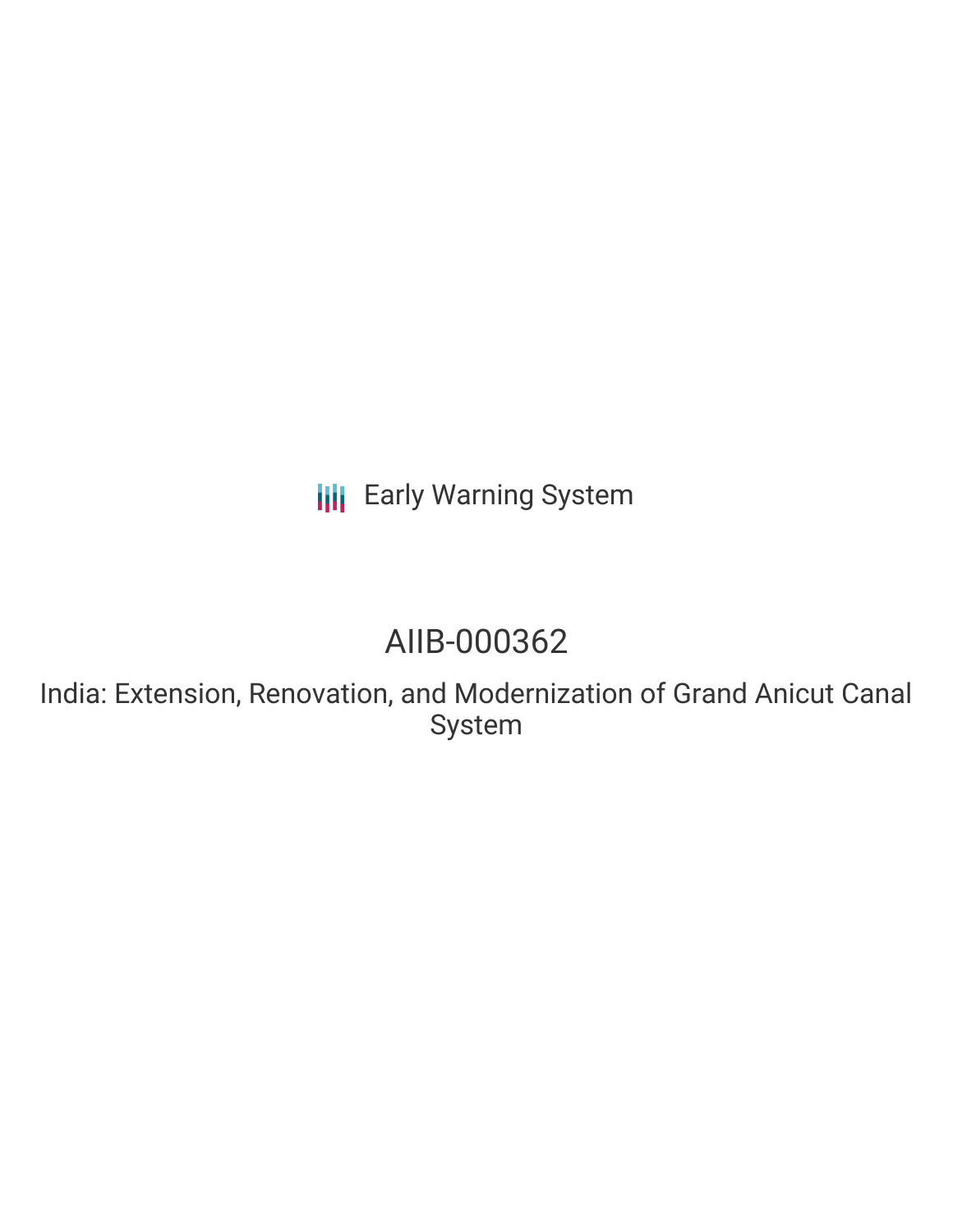

#### **Quick Facts**

| <b>Countries</b>               | India                                       |
|--------------------------------|---------------------------------------------|
| <b>Specific Location</b>       | Cauvery Delta region                        |
| <b>Financial Institutions</b>  | Asian Infrastructure Investment Bank (AIIB) |
| <b>Status</b>                  | Proposed                                    |
| <b>Bank Risk Rating</b>        | B                                           |
| <b>Voting Date</b>             | 2021-07-01                                  |
| <b>Borrower</b>                | Government of India                         |
| <b>Sectors</b>                 | Water and Sanitation                        |
| <b>Investment Type(s)</b>      | Loan                                        |
| <b>Investment Amount (USD)</b> | \$230.00 million                            |
| <b>Project Cost (USD)</b>      | \$365.00 million                            |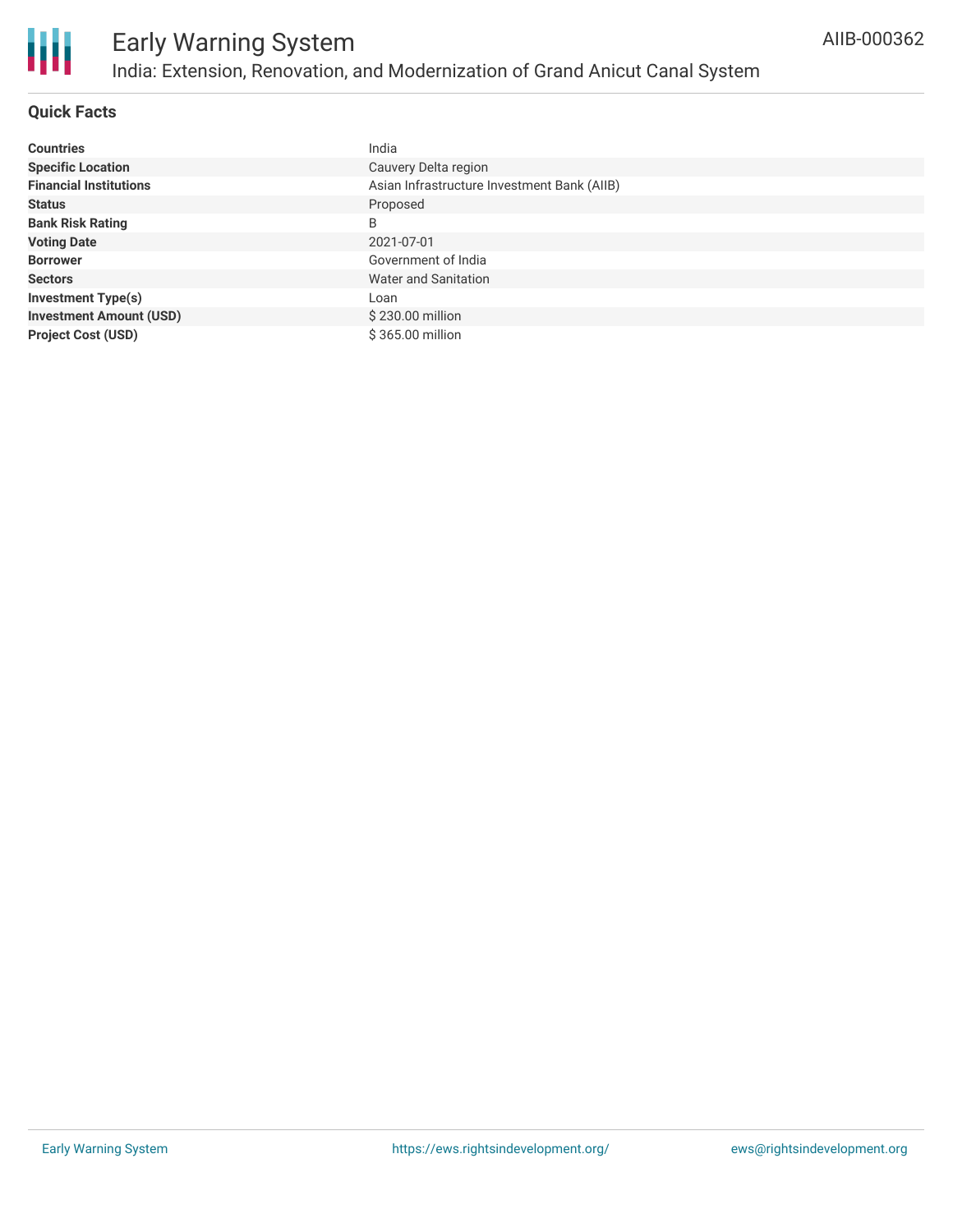

### **Project Description**

According to the bank's documents, "The renovation and modernization of the Grand Anicut Canal system will be carried out through various interventions including lining the bed and side walls of the canal, repair / replacement of the water regulating structures, de-silting the tanks, and introduction of canal automation system. These interventions are expected to result in increased conveyance efficiency thereby increasing land under irrigation in the region and ensure equitable distribution of water to farmers based on the need (through the automation system) resulting in sustainable agricultural practices. The renovated structures will also reduce the instances of canal breaches and flooding of the towns and villages in the Cauvery Delta region."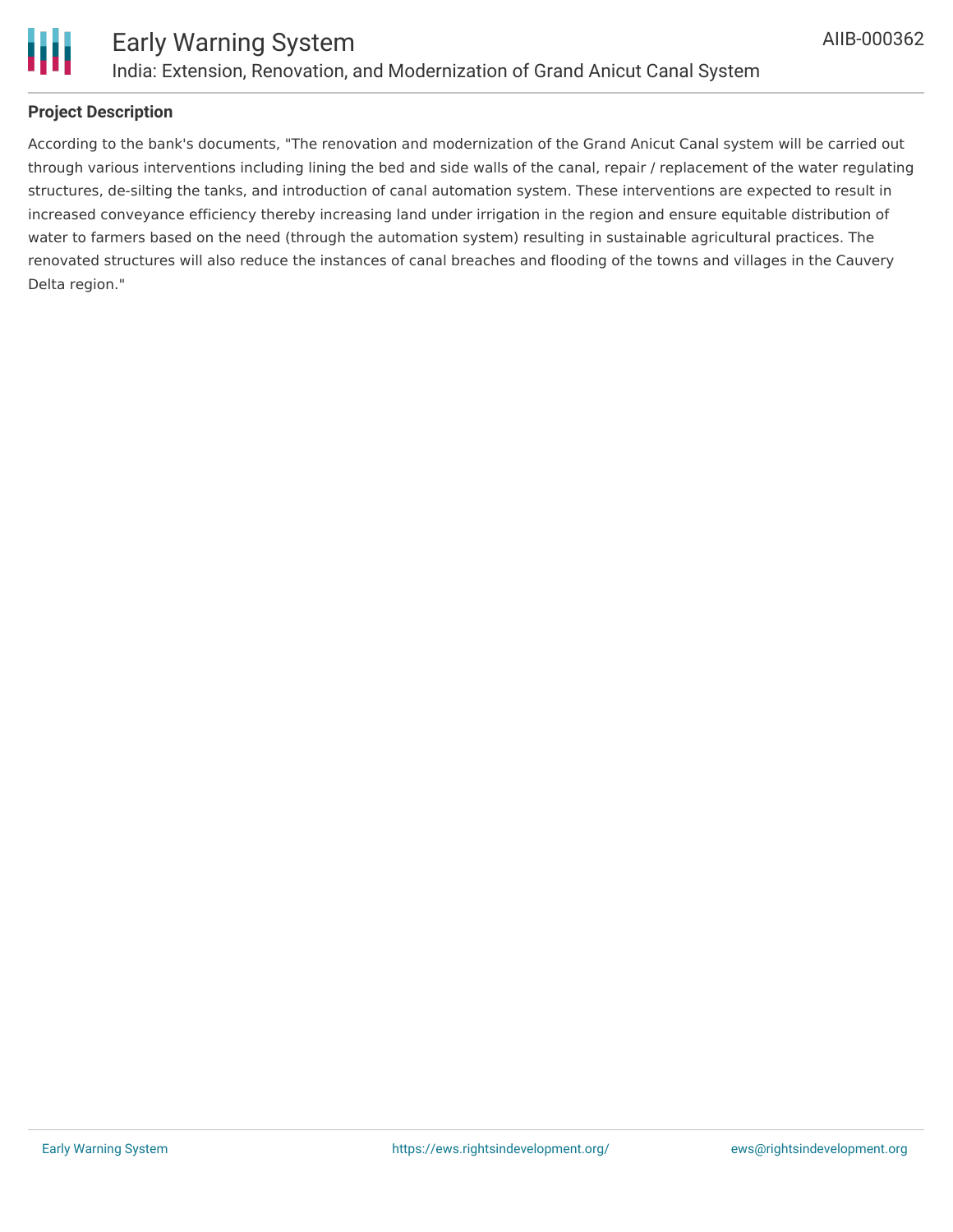

#### **Investment Description**

Asian Infrastructure Investment Bank (AIIB)

Co-financing:

Government of Tamil Nadu USD135 million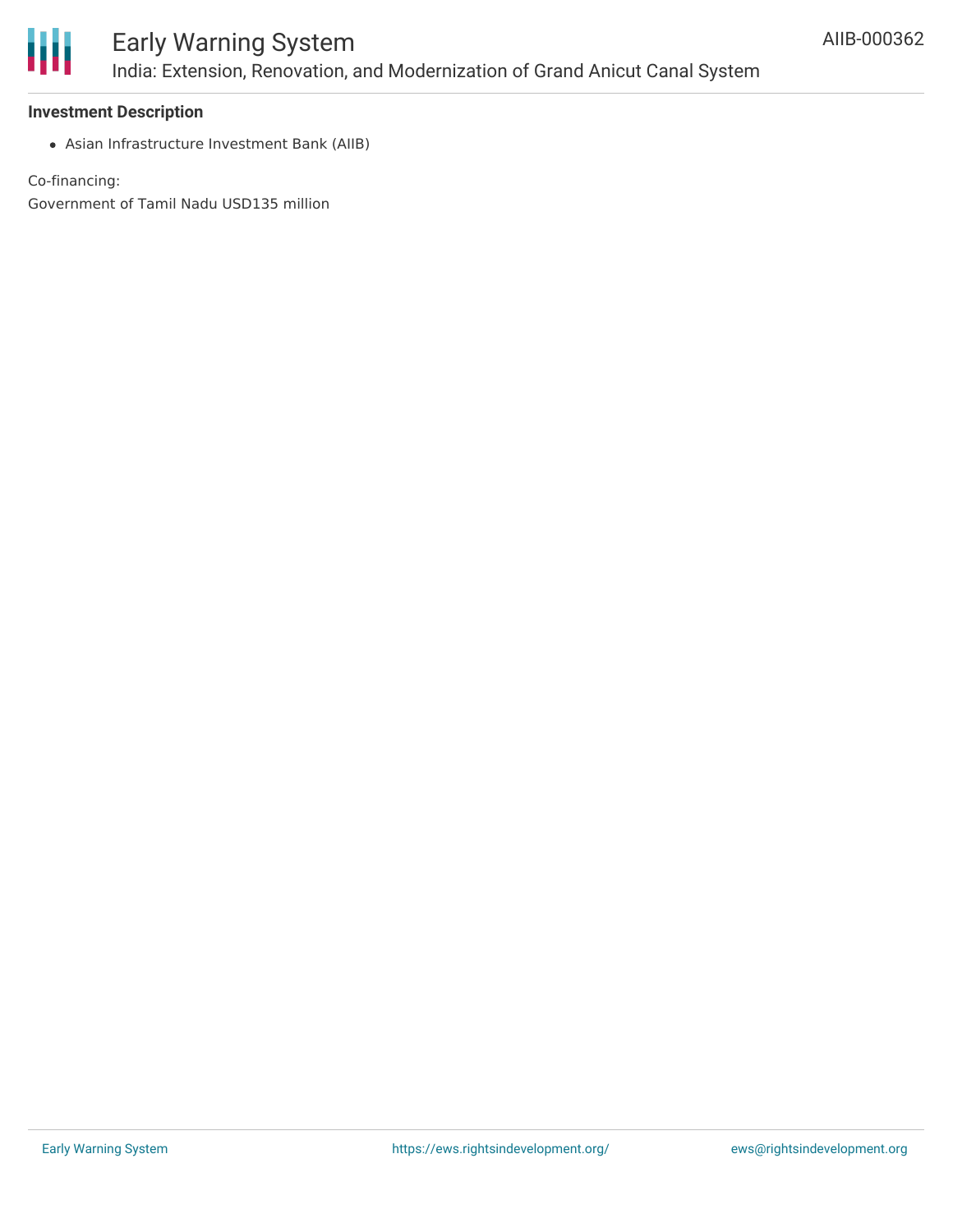

### **Contact Information**

AIIB Hari Bhaskar Senior Investment Operations Specialist [hari.bhaskar@aiib.org](mailto:hari.bhaskar@aiib.org)

Borrower Dr. Prasanna V. Salian Deputy Secretary Department of Economic Affairs, Ministry of Finance [pv.salian@nic.in](mailto:pv.salian@nic.in)

Implementing Entity Mr. S. Ramamoorthy Chief Engineer, WRD and Project Director [cetrydb@hotmail.com](mailto:cetrydb@hotmail.com)

#### ACCESS TO INFORMATION

You can submit an information request for project information at: [https://www.aiib.org/en/contact/information](https://www.aiib.org/en/contact/information-request/index.html)request/index.html

#### ACCOUNTABILITY MECHANISM OF AIIB

The AIIB has established the Accountability Mechanism for Project-Affected People (PPM). The PPM provides an opportunity for an independent and impartial review of submissions from Project-affected people who believe they have been or are likely to be adversely affected by AIIB's failure to implement the ESP in situations when their concerns cannot be addressed satisfactorily through Project level GRMs or AIIB Management processes. Two or more project-affected people can file a complaint. Under the current AIIB policy, when the bank co-finances a project with another development bank, it may apply the other bank's standards. You can refer to the Project Summary Information document to find out which standards apply. You can learn more about the PPM and how to file a complaint at: [https://www.aiib.org/en/about-aiib/who-we-are/project-affected](https://www.aiib.org/en/about-aiib/who-we-are/project-affected-peoples-mechanism/how-we-assist-you/index.html)peoples-mechanism/how-we-assist-you/index.html

The complaint submission form can be accessed in Arabic, Bahasa Indonesia, Bengali, Chinese, English, Tagalog, Hindi, Nepali, Russian, Turkish, or Urdu. The submission form can be found at: [https://www.aiib.org/en/about-aiib/who-we-are/project](https://www.aiib.org/en/about-aiib/who-we-are/project-affected-peoples-mechanism/submission/index.html)affected-peoples-mechanism/submission/index.html